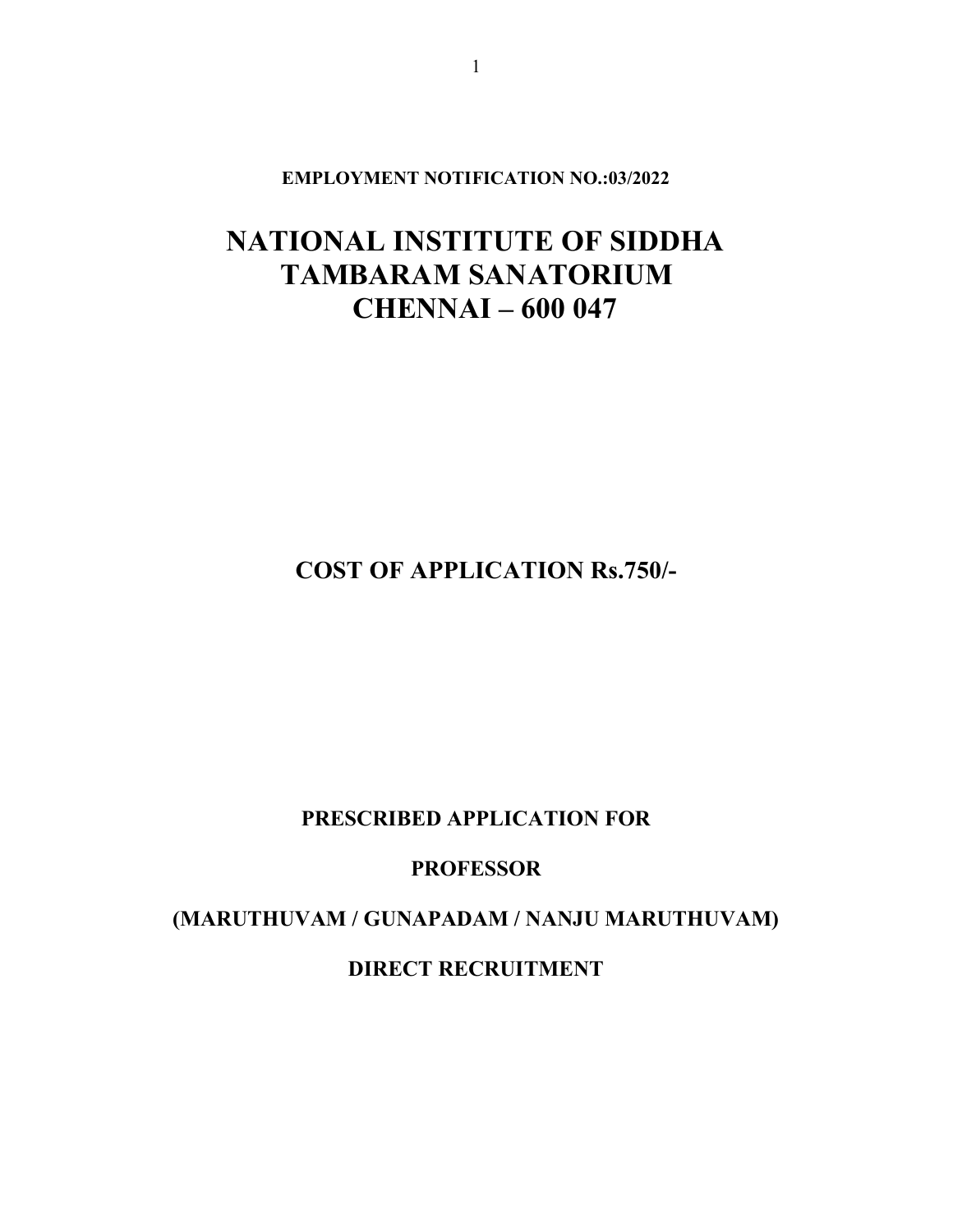

फैक्स / Fax : 044-22381314

| फ़ोन / Tele : 044-22411611         |
|------------------------------------|
| ईमेल: nischennaisiddha@yahoo.co.in |
| www.https://nischennai.org         |

| A. Name of the post applied for:          |                                                                        |
|-------------------------------------------|------------------------------------------------------------------------|
| B. Application fee details: DDNo.<br>Date |                                                                        |
| 1. Name and Address (in block letters)    |                                                                        |
|                                           | Attested recent<br>passport size<br>photograph to<br>be affixed in the |
| 2. Date of Birth (in Christian Era):      | space                                                                  |

3. Age as on last date of receipt of application:

4. Educational Qualifications:

Whether educational and other qualifications required for the posts are satisfied. If any qualification has been treated as equivalent to the one prescribed in the rules, state the authority for the same (with an attested photo copy).

|       | Particulars   | Qualification / Experience | Qualification / Experience |
|-------|---------------|----------------------------|----------------------------|
|       |               | required                   | possessed by the candidate |
| (i)   | Essential     |                            |                            |
|       | Qualification |                            |                            |
| (ii)  | Experience    |                            |                            |
| (iii) | Publication   |                            |                            |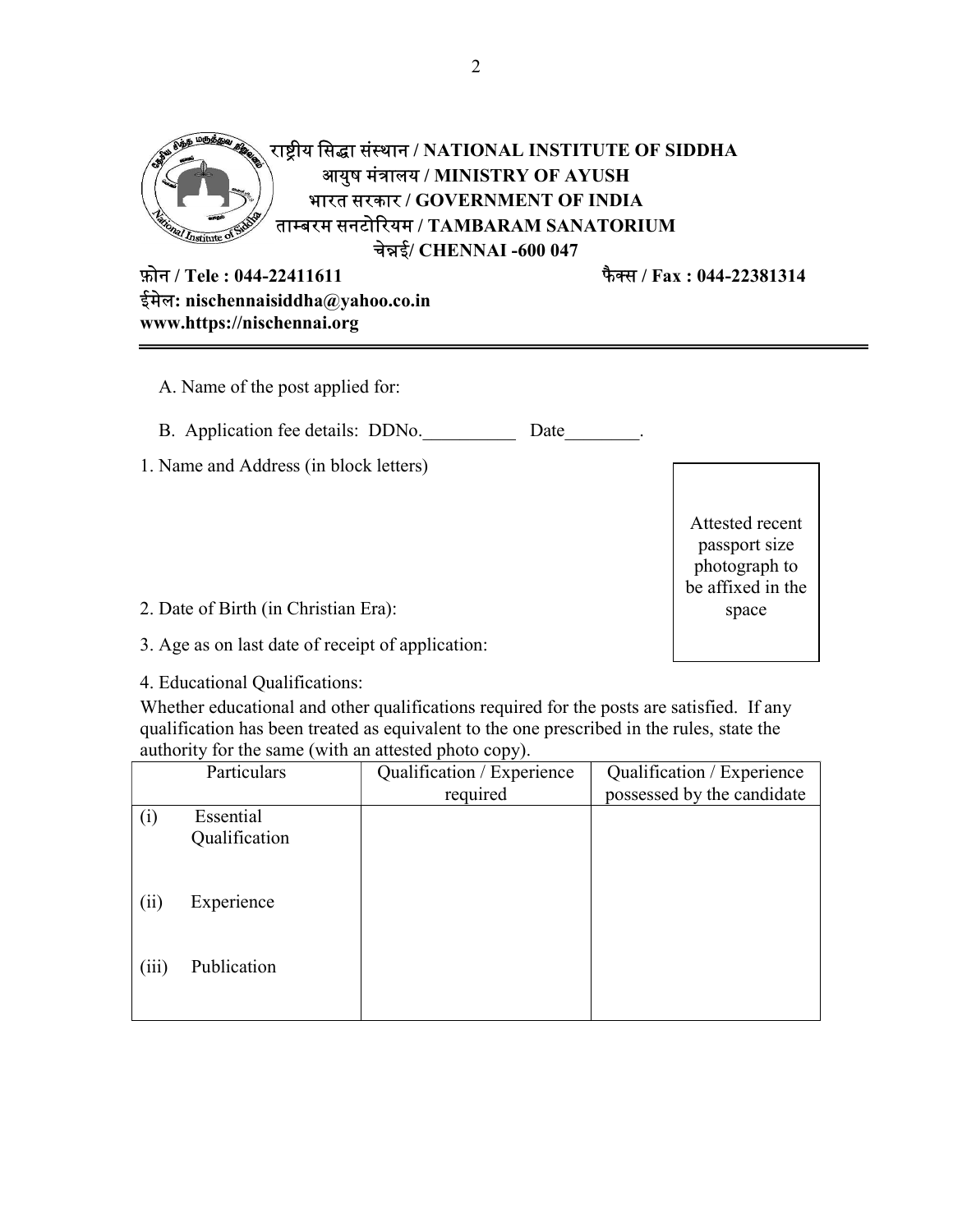| <b>Organisation / Institution</b> | <b>Number of Research papers</b> |  |  |                                                   |
|-----------------------------------|----------------------------------|--|--|---------------------------------------------------|
|                                   | <b>Published</b>                 |  |  | Accepted   Submitted   Presented in<br>conference |
| College / University level        |                                  |  |  |                                                   |
| State level                       |                                  |  |  |                                                   |
| National level                    |                                  |  |  |                                                   |
| International level               |                                  |  |  |                                                   |

(iv) Details of the Research Papers: (Use separate sheets for details)

- 5. Please state clearly whether in the light of above entries made by you, you have the requirement of post :
- 6. Nature of present employment, i.e. whether Ad-hoc or temporary or quasi permanent or Permanent:
- 7. In case the present employment is held on Deputation / Contract basis, please state:
	- a. The date of initial appointment :
	- b. Period of appointment on deputation / contract:
	- c. Name of the parent office / organization which you belong:
- 8. Additional details about present employment (Put  $\sqrt{m}$ ark):
	- a. Central Government
	- b. State Government
	- c. Autonomous Organizations
	- d. Government Undertakings
	- e. Universities
- 9. Are you in revised scale of pay? If yes, Give the date from which the revision took place and also indicate the pre-revised scale
- 10. Total emoluments per month now drawn:
- 11. Additional information, if any which you would like to mention in support of your suitability for the post. Enclose a separate sheet if the space is insufficient.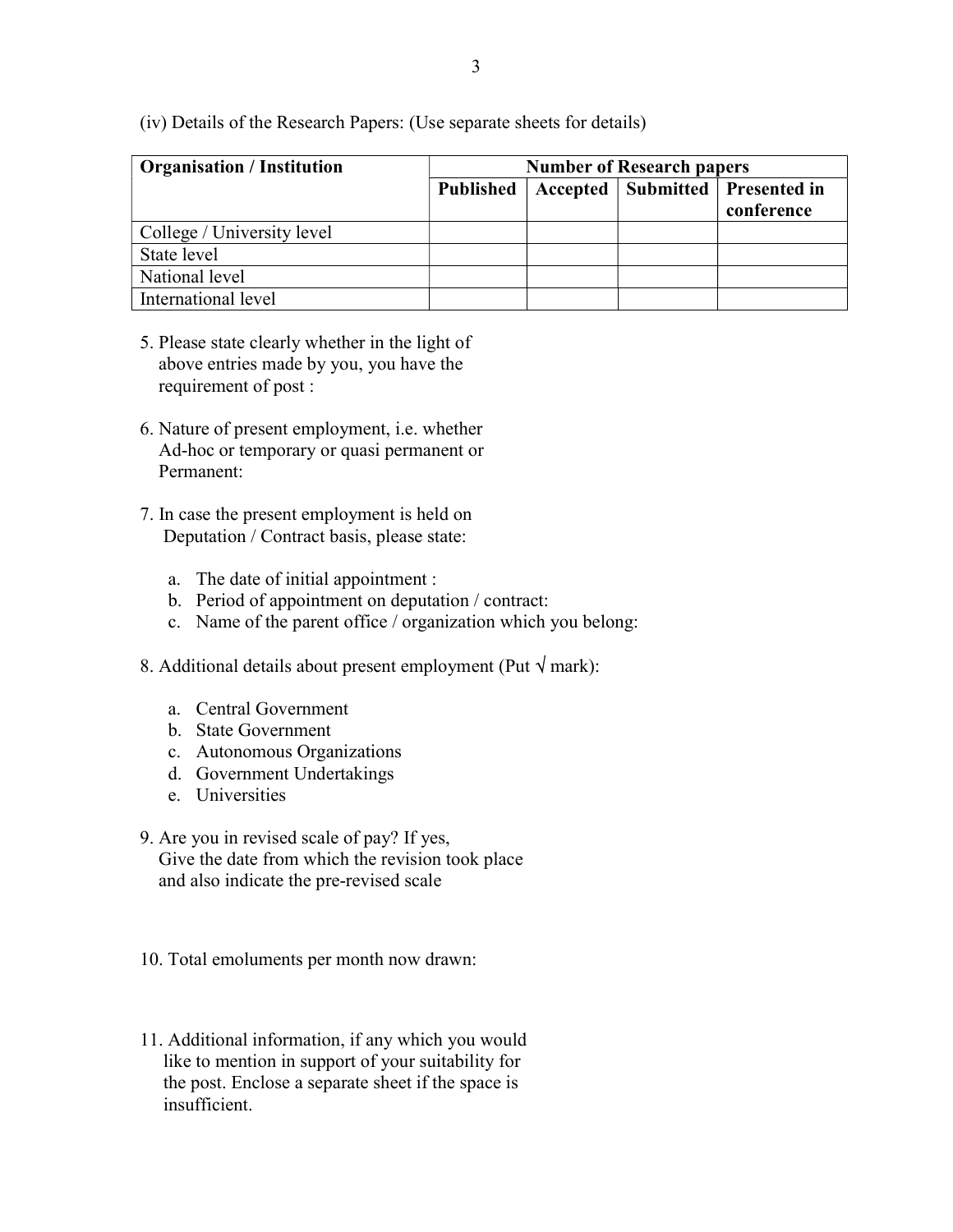12.Whether belongs to SC/ST/OBC

13.If the candidate is working in Central Government/ State Government/ Autonomous Organisations /Govt. Undertakings / Universities, he should enclose the NOC with the application

14. Remarks:

I hereby declare that all statements made in the application are true and complete to the best of my knowledge and belief.

Date: (Signature of the Candidate) Address:

Mobile No.

Email id: